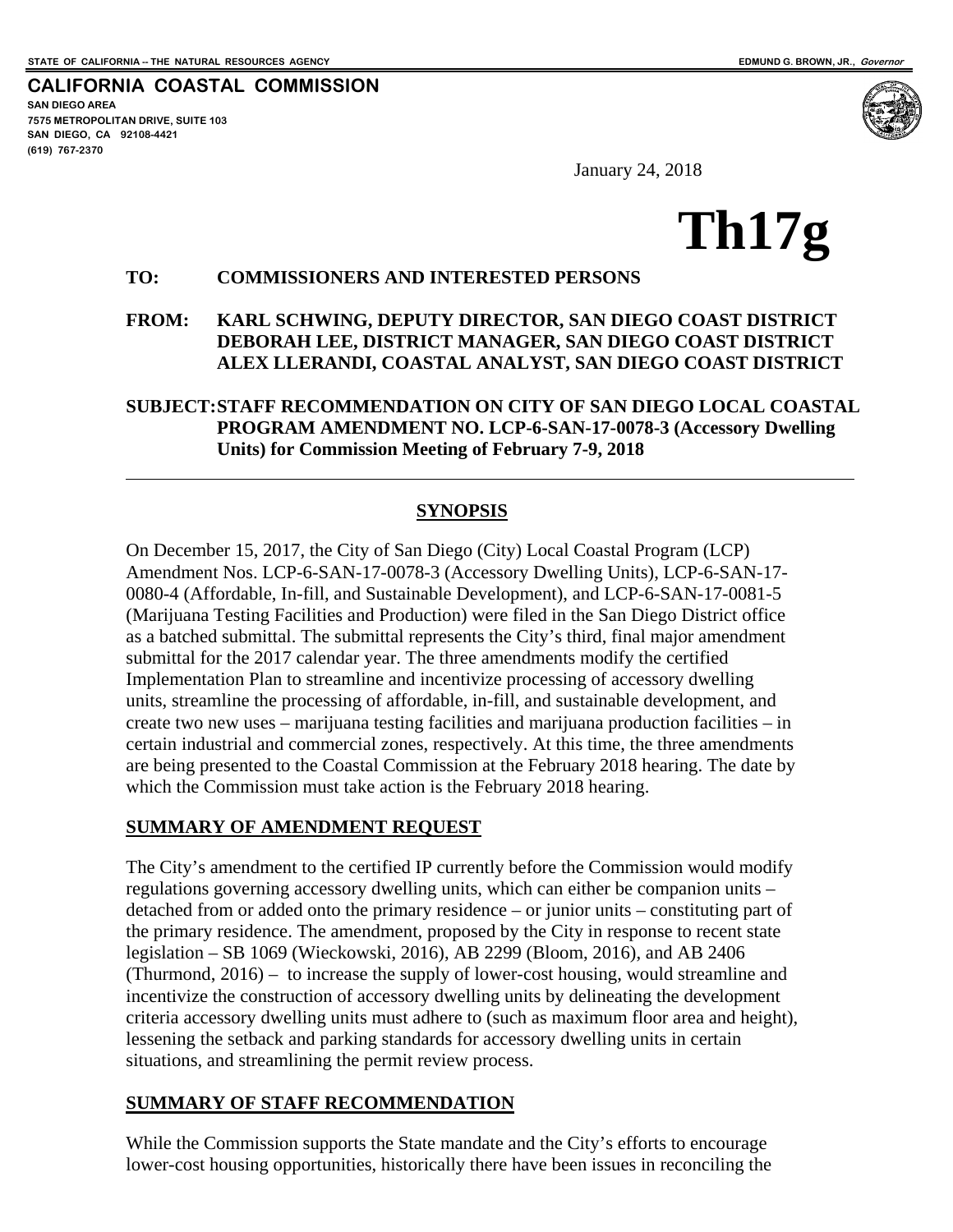efforts to promote such opportunities and still maintain coastal resource protection measures. Given that housing incentives commonly include provisions that grant concessions or incentives, such as modifications to site development standards as a means to make development more physically or economically feasible, there have been challenges in reconciling the housing and coastal mandates.

Coastal resources such as sensitive habitats, shoreline bluffs, public view corridors, and public access all have the potential to be adversely affected by development programs if incentives or modifications offered to encourage lower-cost housing would conflict or eliminate critical resource protection measures in the certified Land Use Plan(s). Development standards such as habitat buffers, geologic setbacks, building height limits and parking requirements all dictate a development's footprint and bulk/massing. Reducing setbacks that provide buffers from identified resources, such as wetlands or coastal bluffs, could result in both direct and indirect impacts to those resources or the siting of new development in a more hazardous location. Increased development could impact levels of service along major coastal access routes in the absence of interconnected multi-modal transit programs. In this amendment, however, the City of San Diego has worked with multiple stakeholders, including Commission staff, and has proposed regulations that encourage lower cost housing opportunities while ensuring that resource protection standards will be maintained.

As identified and mandated through the certified land use plans, the City's critical coastal resources are protected under the City's land use regulations and development review procedures, particularly through the Environmentally Sensitive Lands (ESL) regulations. ESL includes sensitive biological resources, wetlands, steep hillsides, coastal beaches, sensitive coastal bluffs, and special flood hazard areas. Thus, while the City's proposed amendment permits the conversion of an existing garage or non-habitable structure into an accessory dwelling unit while maintaining existing setbacks as well as allow new companion units to encroach within the side and rear yard setbacks up to the property line, companion units within the coastal zone will still be required to obtain a coastal development permit, unless qualifying under existing exemptions, and the City will make the required findings regarding, including but not limited to, compliance with the relevant LUP policies for coastal resource protection and avoiding adverse impacts to environmentally sensitive lands.

Relatedly, the high visitor demand and low parking supply in many of the City's coastal areas can create impediments to coastal access that dissuade members of the public from visiting the coastal area. A way to lessen the demand on public parking is to ensure that future development provides sufficient parking spaces to meet anticipated needs. Subsequently, due to the high cost that providing parking can add to a development, the City's amendment, incorporating the incentives contained in the recent state legislation, lessens or removes parking requirements for accessory dwelling units in certain situations, such as being less than 500 square feet in size, located within one-half mile of public transit, located in a historically significant district, located in a residential permit parking district, located one block from a car or bike share station, or constituting part of the existing primary residence. However, to mitigate potential parking impacts in the Beach Impact Area, the 2-3 blocks area along the coast where parking demand is greatest, accessory dwelling units on properties with alley access must take their parking access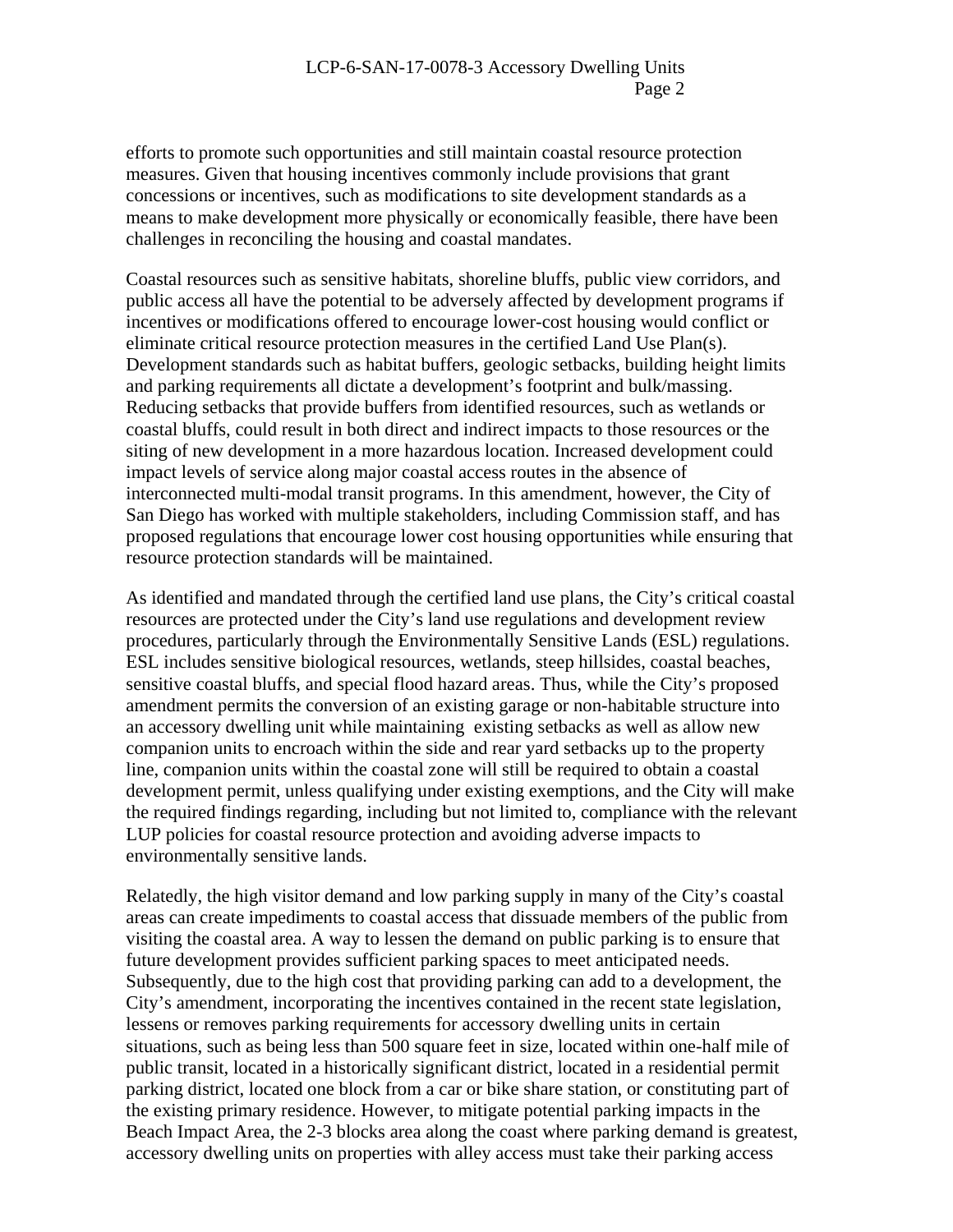from the alley rather than the street. Thus, while reducing parking requirements can have an adverse impact on public access by having residents occupy public parking, the fact that the reduced parking requirement is limited in scope to accessory dwelling units in the above conditions limits the potential for adverse impact and encourages transit use. In addition, the most critical area where competition for public parking could adversely impact coastal access would be the nearshore two or three blocks of the coastline. Given the land use demands for those properties and the higher real estate costs, the potential for accessory dwelling units in those areas is limited.

Additionally, in order to promote the likelihood that the new accessory dwelling unit development will meet the intent of increasing the supply of low-cost housing, the City's amendment prohibits renting out an accessory dwelling unit for a term of less than 30 days so as to prevent accessory dwelling units from being utilized as short term rentals. While the Commission views short term rentals as promoting public access through the provision of an additional avenue of lodging by the coast and offering a more affordable option for some, there is a sizeable inventory of overnight accommodations with a range of affordability. Given the need for affordable housing in the city and region, there is rationale to focus on the expansion of housing opportunities.

Thus, when balancing the City's stated goal of promoting increased lower-cost housing development with the existing protections and demands on coastal resources, the current amendment before the Commission can be found in conformance with the certified LCP.

The appropriate resolutions and motions begin on Page 5. The findings for approval of the Implementation Plan Amendment as submitted begin on Page 5.

# **BACKGROUND**

 $\overline{a}$ 

The City's first Implementation Plan (IP) was certified in 1988, and the City assumed permit authority shortly thereafter. The IP consisted of portions of the City's Municipal Code, along with a number of Planned District Ordinances (PDOs) and Council Policies. Late in 1999, the Commission effectively certified the City's Land Development Code (LDC) that includes Chapters 11 through 14 of the municipal code. It replaced the first IP in its entirety and went into effect in the coastal zone on January 1, 2000. The Commission has certified many IP amendments since 2000.

# **ADDITIONAL INFORMATION**

Further information on the City of San Diego LCP Amendment No. LCP-6-SAN-17- 0078-3 may be obtained from Alexander Llerandi, Coastal Planner, at (619) 767-2370.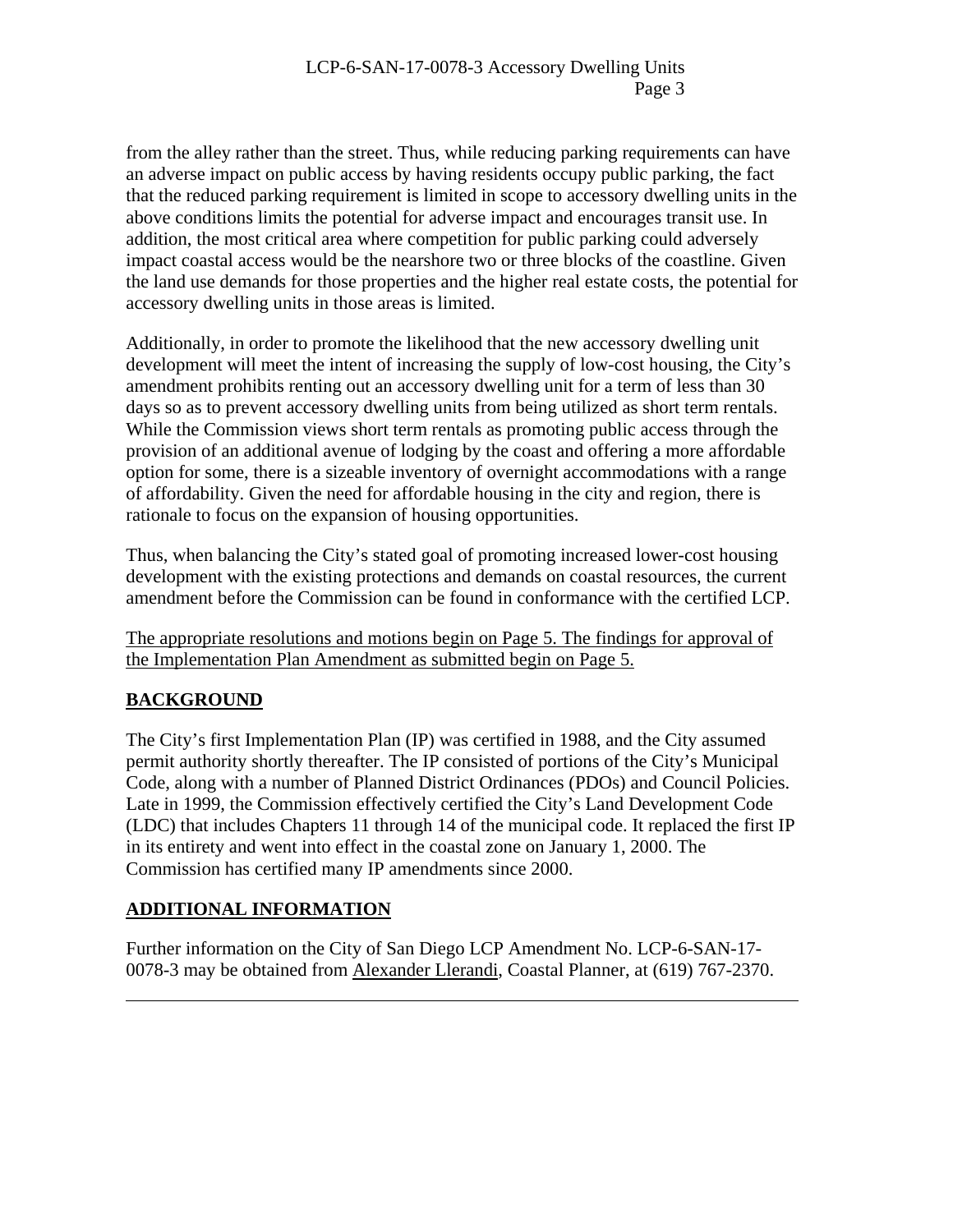# **PART I. OVERVIEW**

# **A. LCP HISTORY**

The City of San Diego has a long history of involvement with the community planning process; as a result, in 1977, the City requested that the Coastal Commission permit segmentation of its Land Use Plan (LUP) into twelve parts in order to have the LCP process conform, to the maximum extent feasible, with the City's various community plan boundaries. In the intervening years, the City has intermittently submitted all of its LUP segments, which are all presently certified, in whole or in part.

When the Commission approved segmentation of the LUP, it found that the implementation phase of the City's LCP would represent a single unifying element. This was achieved in January 1988, and the City of San Diego assumed permit authority on October 17, 1988 for the majority of its coastal zone. Several isolated areas of deferred certification remained at that time; some of these have been certified since through the LCP amendment process. Other areas of deferred certification remain today and the City is completing that planning; the Commission will consider those submittals in the future.

Since effective certification of the City's LCP, there have been numerous major and minor amendments processed. These have included everything from land use revisions in several segments, to the rezoning of single properties, to modifications of citywide ordinances. In November 1999, the Commission certified the City's Land Development Code (LDC), and associated documents, as the City's IP, replacing the original IP adopted in 1988. The LDC became effective in January 2000.

# **B. STANDARD OF REVIEW**

Pursuant to Section 30513 of the Coastal Act, the Commission may only reject zoning ordinances or other implementing actions, as well as their amendments, on the grounds that they do not conform with, or are inadequate to carry out, the provisions of the certified land use plan. The Commission shall take action by a majority vote of the Commissioners present.

# **C. PUBLIC PARTICIPATION**

Section 30503 of the Coastal Act requires local governments to provide the public with maximum opportunities to participate in the development of the LCP amendment prior to its submittal to the Commission for review. The City has held Planning Commission and City Council meetings with regard to the subject amendment request. All of those local hearings were duly noticed to the public. Notice of the subject amendment has been distributed to all known interested parties.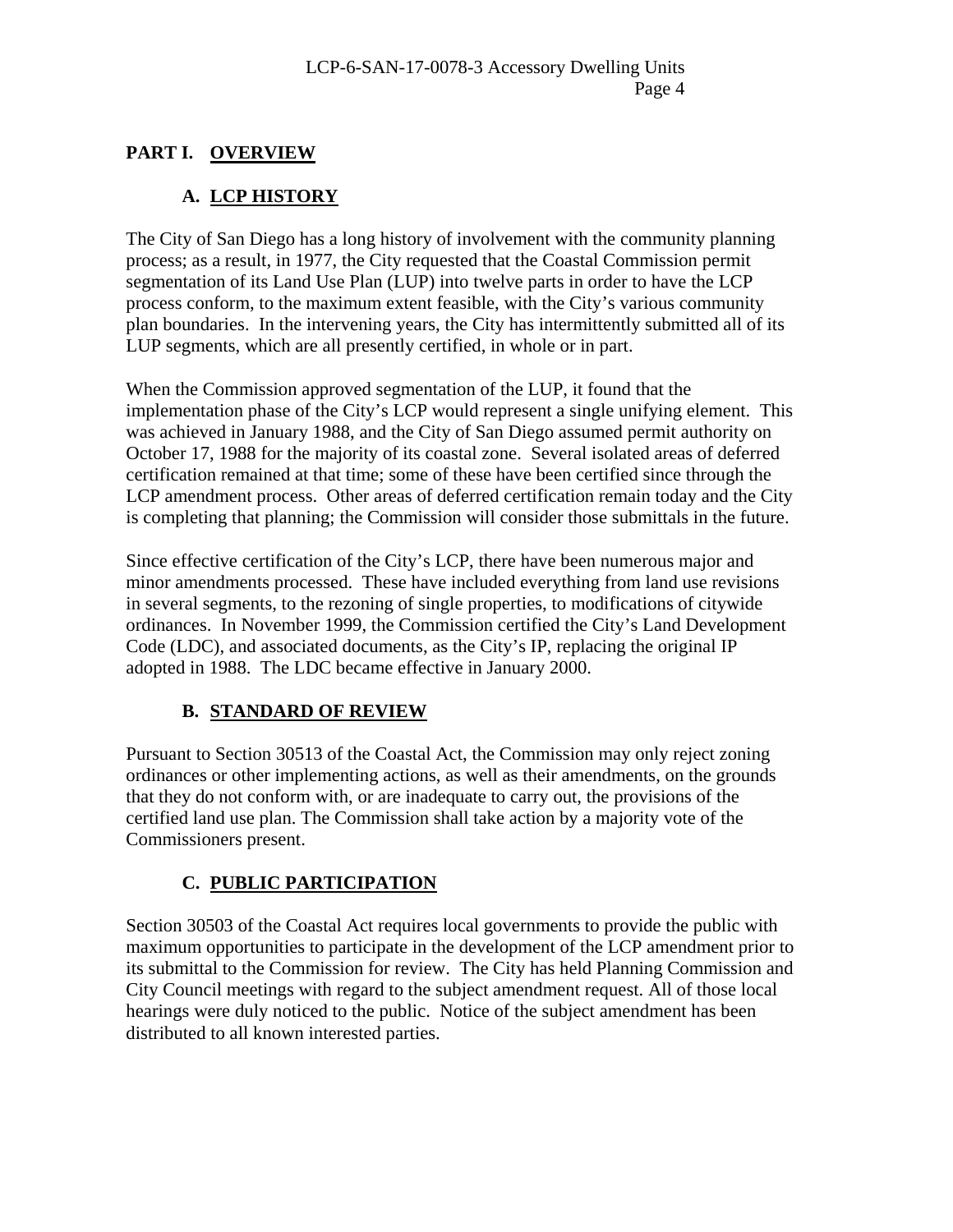# **PART II. LOCAL COASTAL PROGRAM SUBMITTAL - RESOLUTIONS**

Following a public hearing, staff recommends the Commission adopt the following resolution and findings. The appropriate motion to introduce the resolution and a staff recommendation are provided just prior to each resolution.

#### **I. MOTION:** *I move that the Commission reject the Implementation Program Amendment for the City of San Diego LCP Amendment No. LCP-6-SAN-17-0078-3 as submitted.*

#### **STAFF RECOMMENDATION OF CERTIFICATION AS SUBMITTED:**

Staff recommends a **NO** vote. Failure of this motion will result in certification of the Implementation Program Amendment as submitted and the adoption of the following resolution and findings. The motion passes only by an affirmative vote of a majority of the Commissioners present.

## **RESOLUTION TO CERTIFY IMPLEMENTATION PROGRAM AS SUBMITTED:**

The Commission hereby certifies the Implementation Program Amendment for the City of San Diego as submitted and adopts the findings set forth below on grounds that the Implementation Program Amendment will meet the requirements of and be in conformity with the policies of the certified Land Use Plans, and certification of the Implementation Program will meet the requirements of the California Environmental Quality Act, because either 1) feasible mitigation measures and/or alternatives have been incorporated to substantially lessen any significant adverse effects of the Implementation Program Amendment on the environment, or 2) there are no further feasible alternatives or mitigation measures that would substantially lessen any significant adverse impacts on the environment that will result from certification of the Implementation Program Amendment.

## **PART III. FINDINGS FOR APPROVAL OF THE CITY OF SAN DIEGO IMPLEMENTATION PLAN AMENDMENT, AS SUBMITTED**

# **A. AMENDMENT DESCRIPTION**

This amendment to the City's certified Implementation Plan (IP) involves modifying regulations governing accessory dwelling units, referred to as companion units (detached from or added onto the primary residence) and junior units (constituting part of the primary residence), to incentivize their development through decreasing development and permitting requirements, namely with regards to setback and parking requirements and permit process level.

# **B. FINDINGS FOR APPROVAL**

The standard of review for LCP implementation submittals or amendments is their consistency with and ability to carry out the provisions of the certified LUP.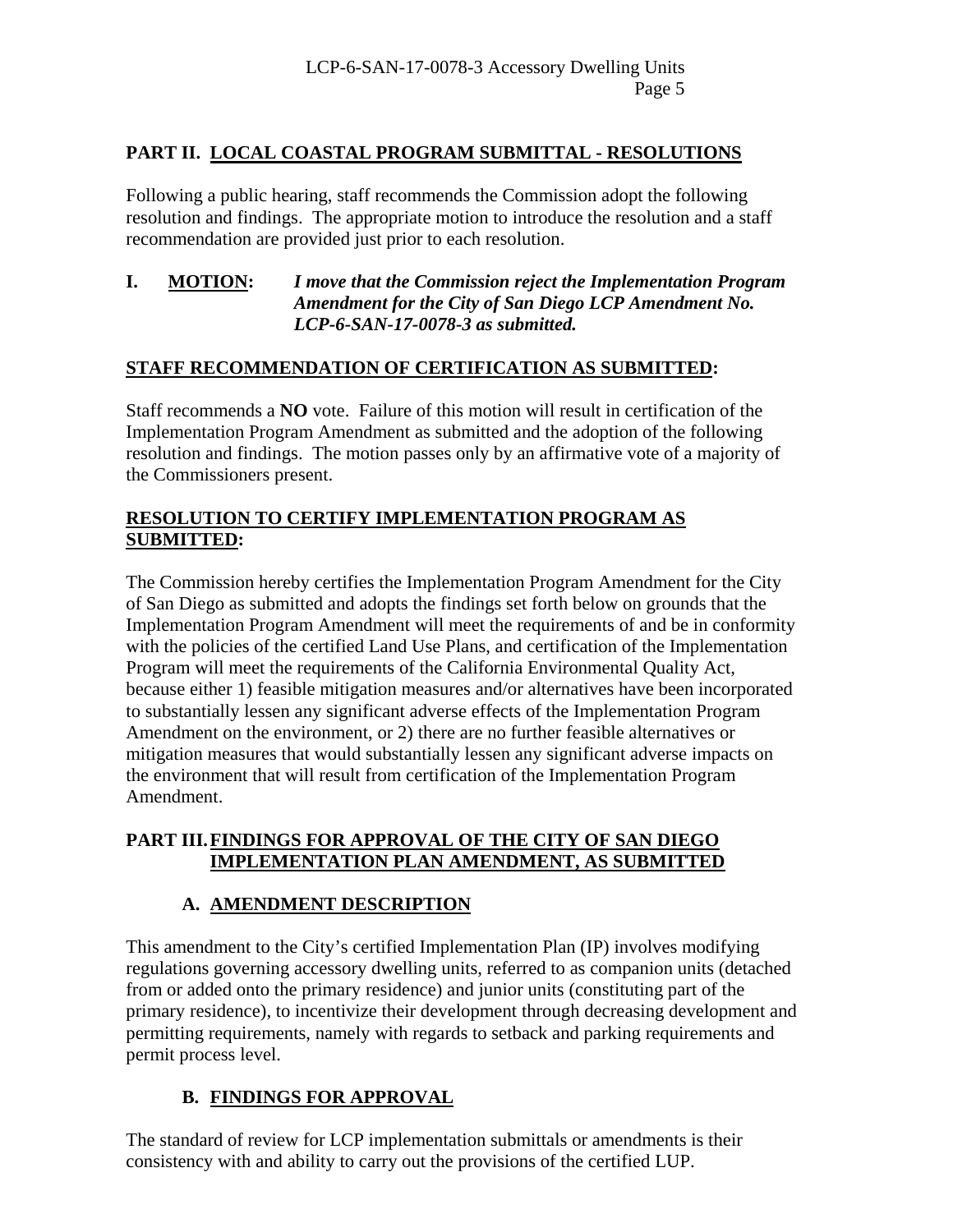## **a) Purpose and Intent of the Ordinance.**

The purpose of the City's amendment is to incorporate the provisions of recent state legislation – SB 1069, AB 2299, and AB 2406 – so as to address the shortage of lower cost housing through encouraging the development of accessory dwelling units. Due to their smaller size and lower construction cost, accessory dwelling units are viewed as a relatively simple method to speedily increase a community's housing stock in a manner that is more financially accessible to both current property owners and prospective tenants.

## **b) Major Provisions of the Ordinance.**

The major provision of the amendment encourages the development of accessory dwelling units through modifying the applicable development standards and permit requirements.

- Companion units may be up to 1,200 square feet in size, not to exceed 50% of the gross floor area of the primary residence, while junior units may not exceed 500 square feet.
- A garage or existing accessory structure converted to a companion unit may maintain existing setbacks.
- A companion unit may encroach into the side and rear yard setbacks up to the property line except in limited circumstances.
- Replacement parking must be provided on-site when a garage is converted to an accessory dwelling unit.
- Companion units shall generally require at least one off-street parking space or 0.5 parking spaces per bedroom, whichever is greater.
- A companion unit shall be exempt from the parking requirement if it is 500 square feet or less, located within a transit priority area, located within a designated historical resource area, already part of an existing dwelling unit, located within a residential permit parking district, or within one block from a car or bike share station.
- A junior unit is exempt from parking regulations.
- Companion and junior units are prohibited from being conveyed separately from the primary residence or rented out for periods of less than 30 days.
- Companion units within the coastal zone are subject to the provisions of Chapter 12, Article 6, Division 7 of the LCP governing coastal development permits, but shall be processed as a Process Two (staff level decision appealable to the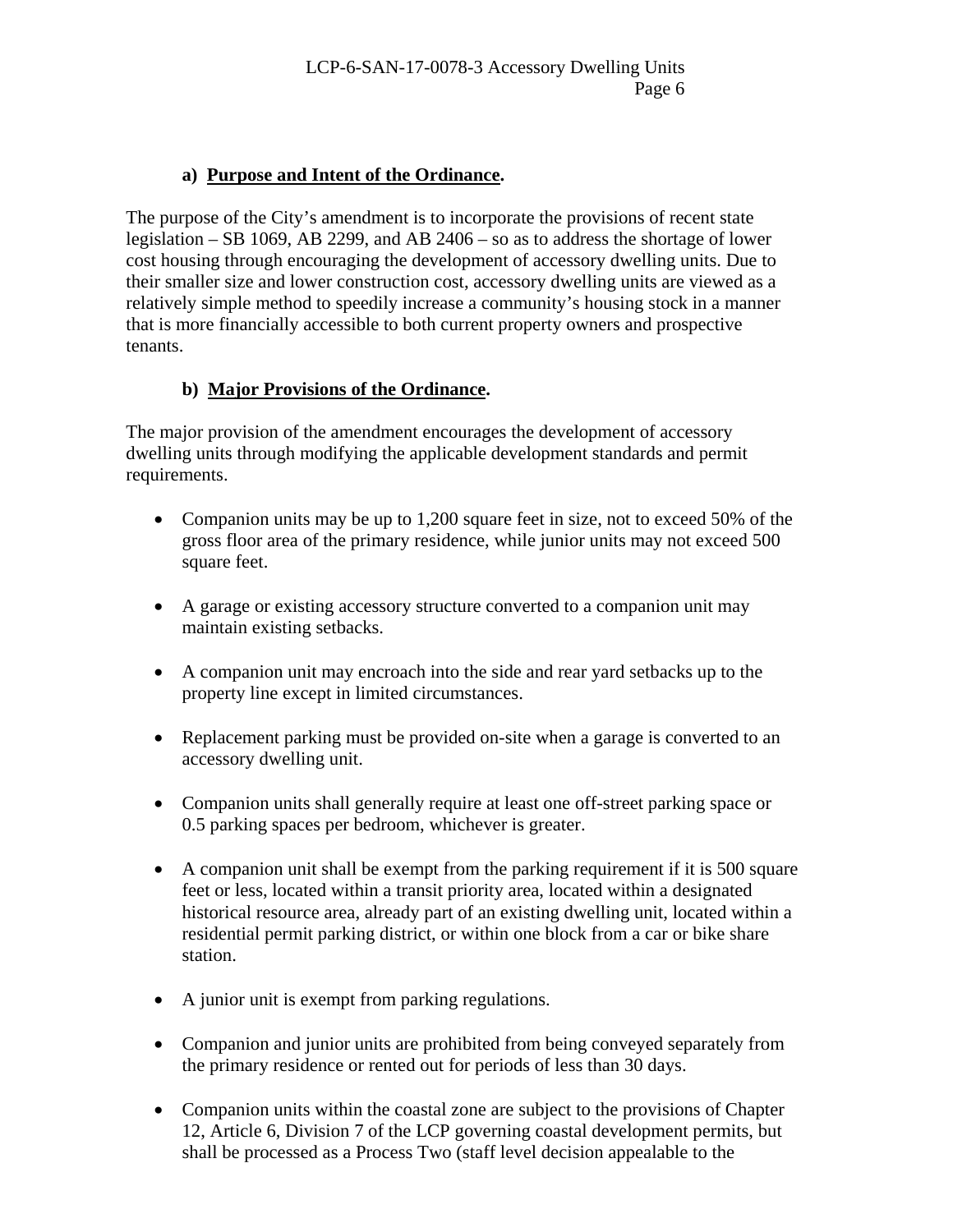#### LCP-6-SAN-17-0078-3 Accessory Dwelling Units Page 7

Planning Commission) rather than a Process Three (hearing officer decision appealable to the Planning Commission).

## **c) Adequacy of the Ordinance to Implement the Certified LUP Segments.**

The standard of review for LCP implementation submittals or amendments is their consistency with and ability to carry out the provisions of the certified Land Use Plan(s). In general, as noted earlier, development incentives raise potential issues with the protection of critical coastal resources. Allowing greater development than could otherwise be permitted could adversely affect coastal resources through more intensive development, encroach into setbacks that allow public views or contribute to increased traffic that would deter coastal access. In addition, the granting of incentives, concessions or permit process reductions to otherwise required development standards to encourage development could also lead to coastal resource impacts, such as direct impacts to sensitive habitats or reductions in required buffers. Critical coastal resources are mandated for protection first in the Coastal Act's Chapter 3 policies and then applied, as appropriate, to each coastal community through the establishment of resource protection standards in their certified land use plans.

In the case of the City of San Diego, it has developed community planning areas based on its established neighborhoods and future urbanizing area. Predicated on those community planning areas, the City utilized the geographic segmentation provisions of the LCP regulations and developed its land use plan component covering twelve different coastal communities (e.g., North City, La Jolla, Pacific Beach, Mission Beach, Ocean Beach, Peninsula, Otay-Mesa Nestor). Each community plan or LCP Land Use Plan contains policies that protect public views, scenic resources, public access, recreational opportunities and sensitive coastal resources including, but not limited to, beaches, bluffs, slopes, hillsides and environmentally sensitive lands in that community. The Commission's review of the proposed changes to the Land Development Code must assure that development is approved only when consistent with the certified LUPs.

Listed below are representative policy excerpts contained in the certified Land Use Plan segments in the Coastal Overlay Zone for the City of San Diego.

# **La Jolla LCP Land Use Plan**

• Introduce opportunities for the production of more affordable housing within La Jolla to meet the housing needs of all income levels.

#### **Balanced Communities**

a. The City should pursue replacement of demolished affordable housing units within the community in order to maintain affordable housing units that exist in La Jolla, consistent with the locational priorities stated in the Coastal Overlay Zone Affordable Housing Replacement regulations.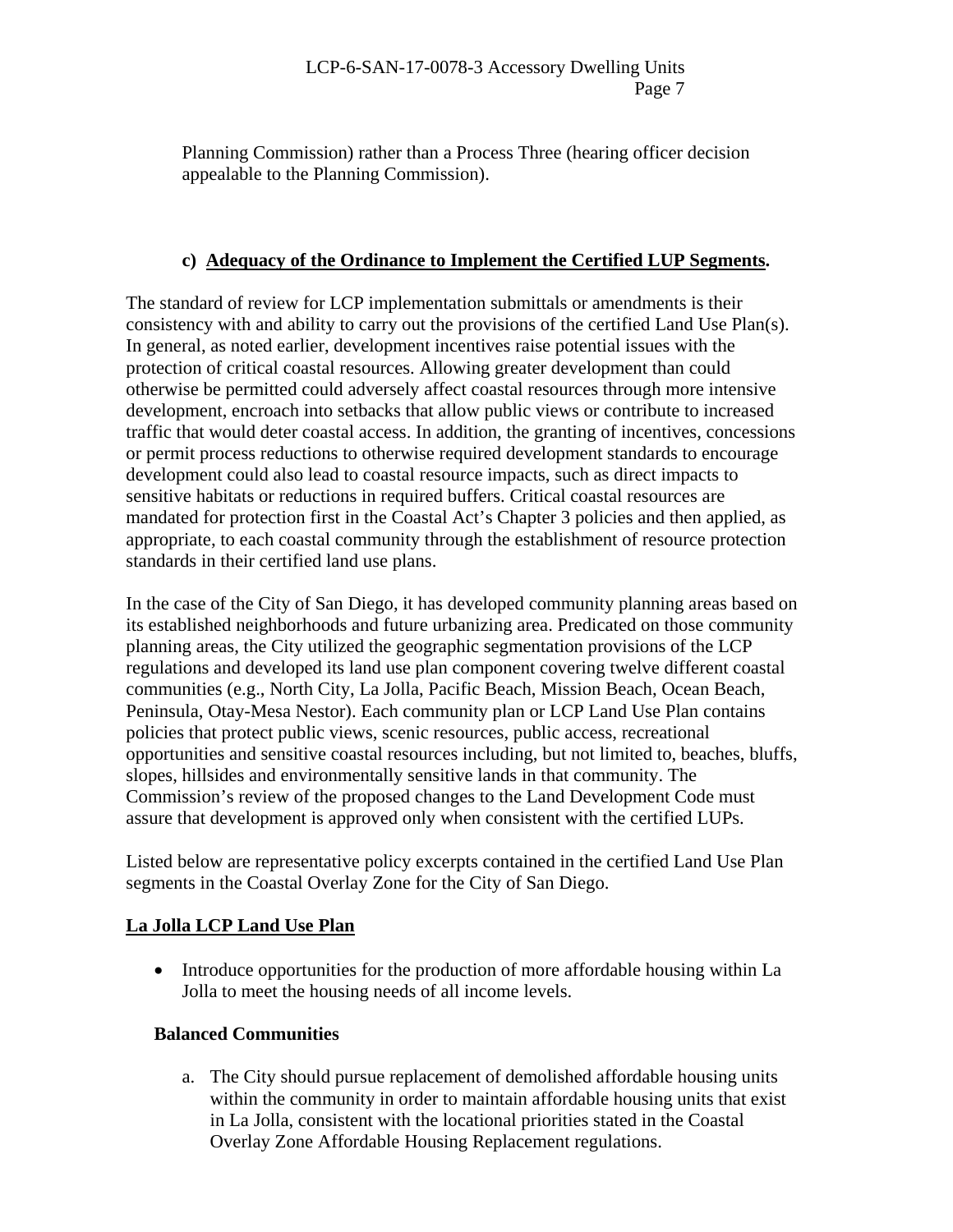b. The City should encourage the use of affordable housing programs administered by the Housing Commission to promote the development of affordable housing. These programs include both land use and financial incentives.

[…]

d. The City should seek to locate higher density housing principally along transit corridors and in proximity to emerging lower income employment opportunities.

## **Mission Beach Precise Plan and Local Coastal Program Addendum**

- The promotion of a wider variety of dwelling unit sizes including studios, one, two or more bedroom houses and apartments.
- The encouragement of all types of individuals and family sizes to live in Mission Beach.
- The promotion of an economically balanced community through the investigation of individual and community rehabilitation efforts, changes in taxing and assessment procedures, and the use of subsidy funds where applicable.

# **Ocean Beach Community Plan and Local Coastal Program**

- Reduce vehicular traffic demand placed on the street network by encouraging the use of alternative modes of transportation, including public transit, bicycles, and walking.
- Enhance transit patron experience by improving transit stops and increasing transit service frequency.
- Support transitional housing uses in Ocean Beach.
- Provide housing for all economic levels.
- Enforce the Coastal Zone Affordable Housing Replacement Program to facilitate replacement of existing affordable housing units and the retention of existing affordable units. Required replacement housing should be constructed in Ocean Beach.
- 2.1.4 Support existing and new transitional housing projects in Ocean Beach.
- 2.1.5 Retain and expand the number of affordable housing units in Ocean Beach.

Unless otherwise exempt, all development within the coastal zone in the City of San Diego requires a coastal development permit. While the review process would be lowered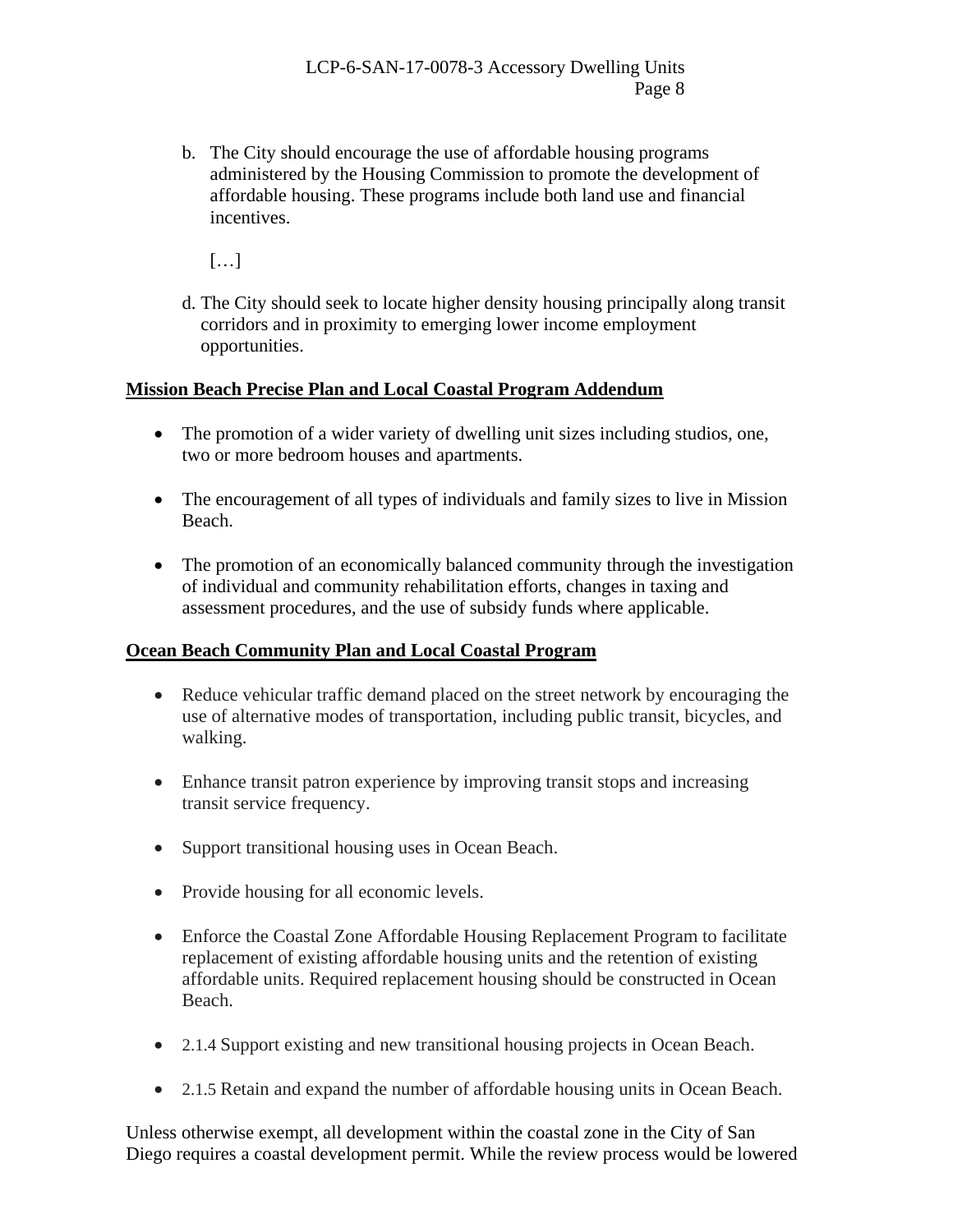from a Process Three – a hearing officer review – to a Process Two – a staff level review – in order to reduce processing time, the approval would still be discretionary and predicated upon making all of the findings regarding protecting public access and environmentally sensitive lands required by the certified LCP. The Coastal Development Permit process includes a separate set of findings that must be made in order to assure conformance with the certified land use plan policies, the certified LCP implementation plan and the public access and recreation policies of the Coastal Act. Section 126.0708 specifies the findings that are necessary for Coastal Development Permit Approval and states the following:

An application for a Coastal Development Permit may be approved or conditionally approved only if the decision maker makes all of the findings in Section 126.0708(a) and the supplemental findings in Section 126.0708(b) that are applicable to the proposed development.

Specifically, Section 126.0708 (a) states:

Findings for all Coastal Development Permits:

- (1) The proposed coastal development will not encroach upon any existing physical accessway that is legally used by the public or any proposed public accessway identified in a Local Coastal Program land use plan; and the proposed coastal development will enhance and protect public views to and along the ocean and other scenic coastal areas as specified in the Local Coastal Program land use plan;
- (2) The proposed coastal development will not adversely affect environmentally sensitive lands; and
- (3) The proposed coastal development is in conformity with the certified Local Coastal Program land use plan and complies with all regulations of the certified Implementation Program;
- (4) For every Coastal Development Permit issued for any coastal development between the nearest public road and the sea or the shoreline of any body of water located within the Coastal Overlay Zone, the coastal development is in conformity with the public access and public recreation policies of Chapter 3 of the California Coastal Act.

Section 126.0708(b) describes the supplemental findings that must be made regarding any requested deviations to Environmentally Sensitive Lands regulations within the coastal zone with relations to economically viable uses. The required supplemental findings must determine that there are no other economically viable uses and the project with the proposed deviation is the least environmentally impact alternative that still conforms to the remaining land use policies not being deviated from.

As noted above, none of the otherwise required resource protection measures are being modified in this amendment. The other incentive being offered is the allowance of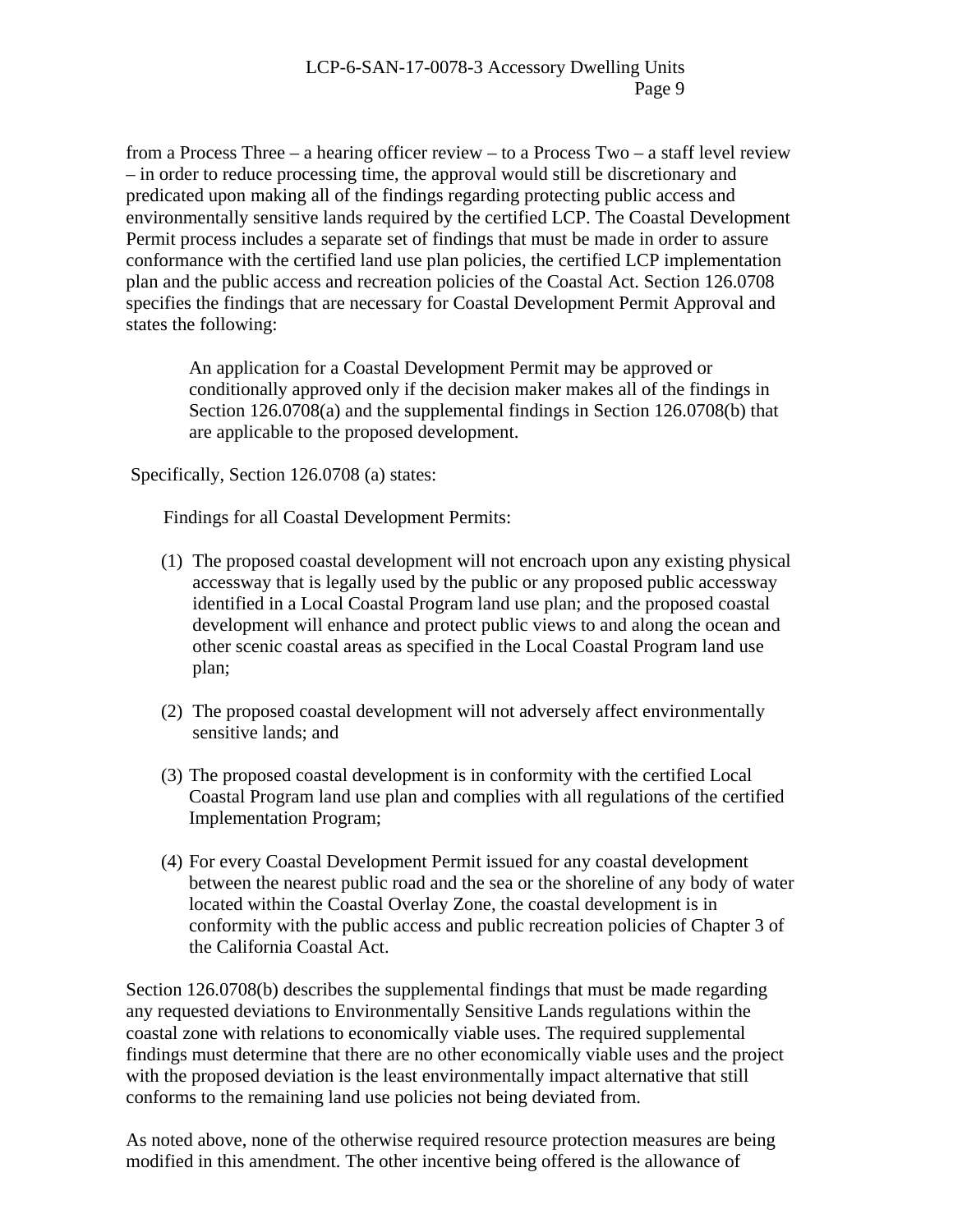reduced parking ratios of requiring 0.5 parking spaces per bedroom of the ADU, with a minimum requirement of generally one parking space per ADU. This parking requirement would be waived for ADUs in certain situations: no parking requirement at all for junior units or for companion units in proximity to a transit station, located in a historically significant area, location in a residential permit parking area, or proximity to a car or bike share station. The adoption of the fewer parking requirements could adversely affect public access in the near shore areas where demand for public street parking by coastal visitors is highest.

In response to the concerns regarding impacts to public access, the City has indicated that the state legislation driving this current LCP proposal gives little leeway in how the parking requirement reduction is incorporated into qualifying projects and that they are merely applying the state law as written, save for some minor additional reductions tailored to the City. However, the Coastal Act, which governs the City's certified LCP, is also a state law and, in striving to satisfy its responsibilities under state law, the City must devise and propose regulations that satisfy all applicable laws. Fortunately, the goals of state legislation and the certified LUPs (and by extension the Coastal Act), are not mutually exclusive. Upon further analysis, the proposed amendment does satisfy both sets of laws in that qualifying development must be located in close proximity to alternate transit hubs or in other contexts that promote less reliance on personal vehicles, which meets the LCP goals of promoting alternate transit while decreasing the likelihood of tenant parking demand spilling out into public streets. Furthermore, given that the highest public parking demand is located within the Beach Impact Area (BIA) – generally the 2-3 blocks closest to the coast – where the likelihood for substantial numbers of ADUs being developed is relatively low due to the relatively narrow width of the (BIA), the small size of many of the lots located therein, and the alley access provided to many of those residences means that the proposed amendment's parking reductions for ADUs is unlikely to have substantial adverse impacts to public access.

In summary, the Commission supports concentrating development in existing urban areas able to accommodate it and encouraging affordable housing opportunities in a manner where critical and sensitive coastal resources are protected and coastal access is maintained. Therefore, the proposed density bonus revisions can be found consistent with the applicable land use plans and approved as submitted.

## **PART V. CONSISTENCY WITH THE CALIFORNIA ENVIRONMENTAL QUALITY ACT (CEQA)**

Section 21080.5 of the California Environmental Quality Act (CEQA) exempts local government from the requirement of preparing an environmental impact report (EIR) in connection with its local coastal program. The Commission's LCP review and approval program has been found by the Resources Agency to be functionally equivalent to the EIR process. Thus, under CEQA Section 21080.5, the Commission is relieved of the responsibility to prepare an EIR for each LCP.

For the City's action, an environmental impact report (EIR No. 96-0333) was completed for the original adoption of the Land Development Code and a Program EIR (No. 104495) was prepared and certified for the General Plan Update. The City has previously